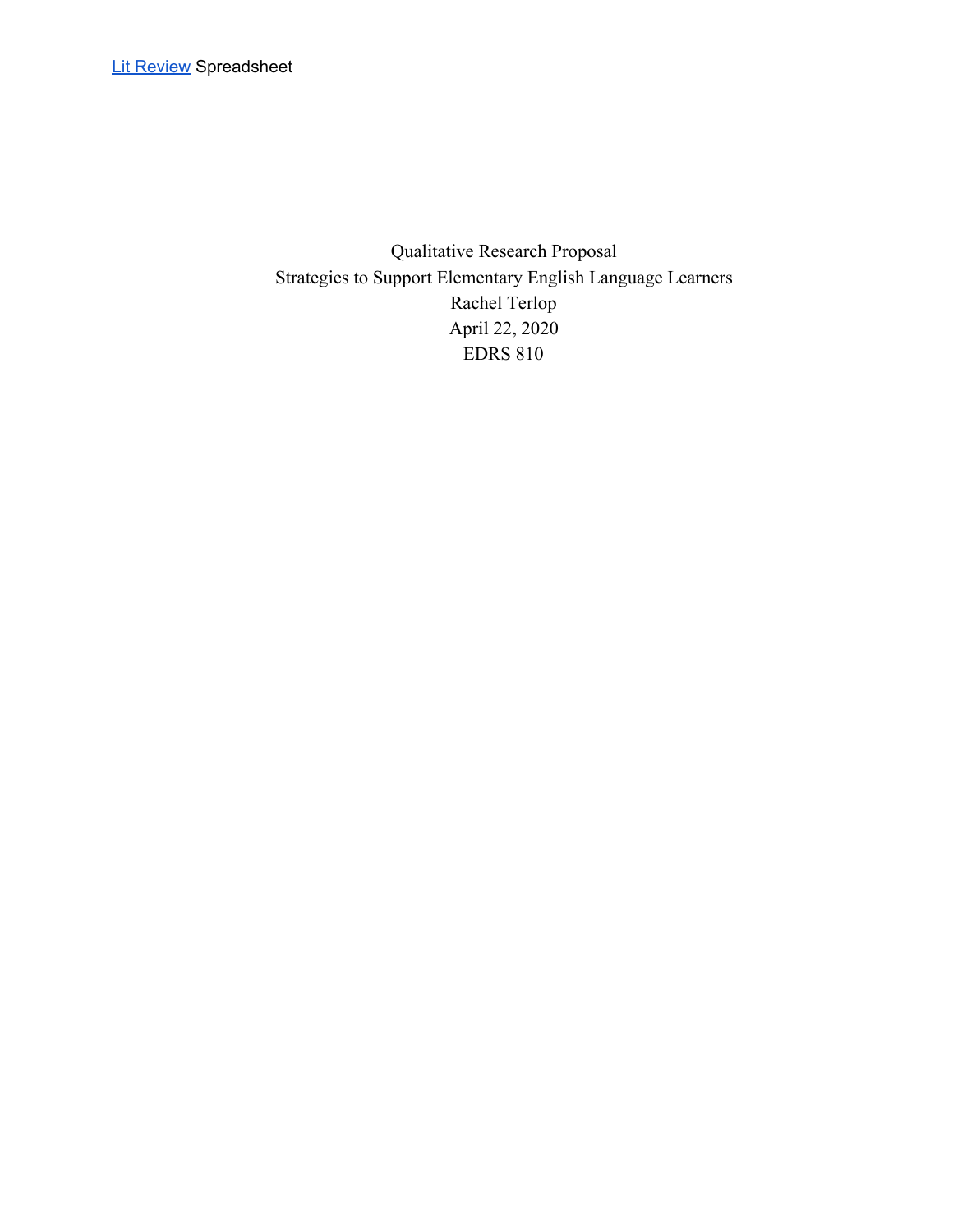#### Lit [Review](https://docs.google.com/spreadsheets/d/1ufuzw4EPA9jjQA0_Nf8i-8BiE47PDetLtHV6tUVWL4Q/edit?usp=sharing) Spreadsheet

In many school settings, there are students who are participating in lessons in a language that differs from their first language (de Araujo et al., 2018), and To et al., (2012) celebrate this situation by sharing that learning more than one language does not have a detrimental effect on students growing in their first language, even if students have a diagnosed language development disorder. When looking at the reasoning behind educator or school system choice to solely use English as the Language of Instruction (LOI) (de Araujo et al., 2018), Guiterrez (2013) found that the choice to use a student's nondominant language reflected socio political ideology around immigration policy and colonial histories. Vomvoridi-Ivanovic (2012) mirrors that hesitation to acknowledge and integrate languages beside English could be detrimental to students developing English Language proficiency. With 80% of the English Language Learners in the United States speaking Spanish as a home language (McFarland et al., 2017), it calls to question how young learners are participating effectively in math classrooms. English only classrooms are called into question by Bautista Verzosa and Mulligan (2013) who share that students' proficiency in first language (L1) *and* second language (L2) is related to mathematical success and performance in the classroom. Having a teacher who only communicates in a student's L2 creates a sense of emotional disengagement for both student and teacher alike (Kasule & Mapolelo, 2005), and the mathematical identities of learners are impacted, just as their racial and linguistic identities are as well (Zavala, 2014). As educators begin to disengage from pupils, it calls into question professional commitment, and has been shown to reduce tolerance for learners who are not grasping concepts at the same speed as peers (Kasule & Mapolelo, 2005).

As English Language Learners (ELLs) or Language Minority Students (LMS) (Edele & Stanat, 2015) are entering school settings, it is vital for educators to develop skills in effectively teaching mathematics, even if students do not proficiently speak the LOI. In a 2013 study, Razfar found that open ended tasks that allowed students to use their L1 facilitated greater meaning making, and contributed to mathematics success in problem solving. This peer to peer collaboration is validating for learners, and a powerful tool in the classroom, so when is it developmentally appropriate to use L1 in the mathematics classroom versus the student's L2 of English as the LOI? Additionally, what are current teaching practices that contribute to the success of ELLs or LMS?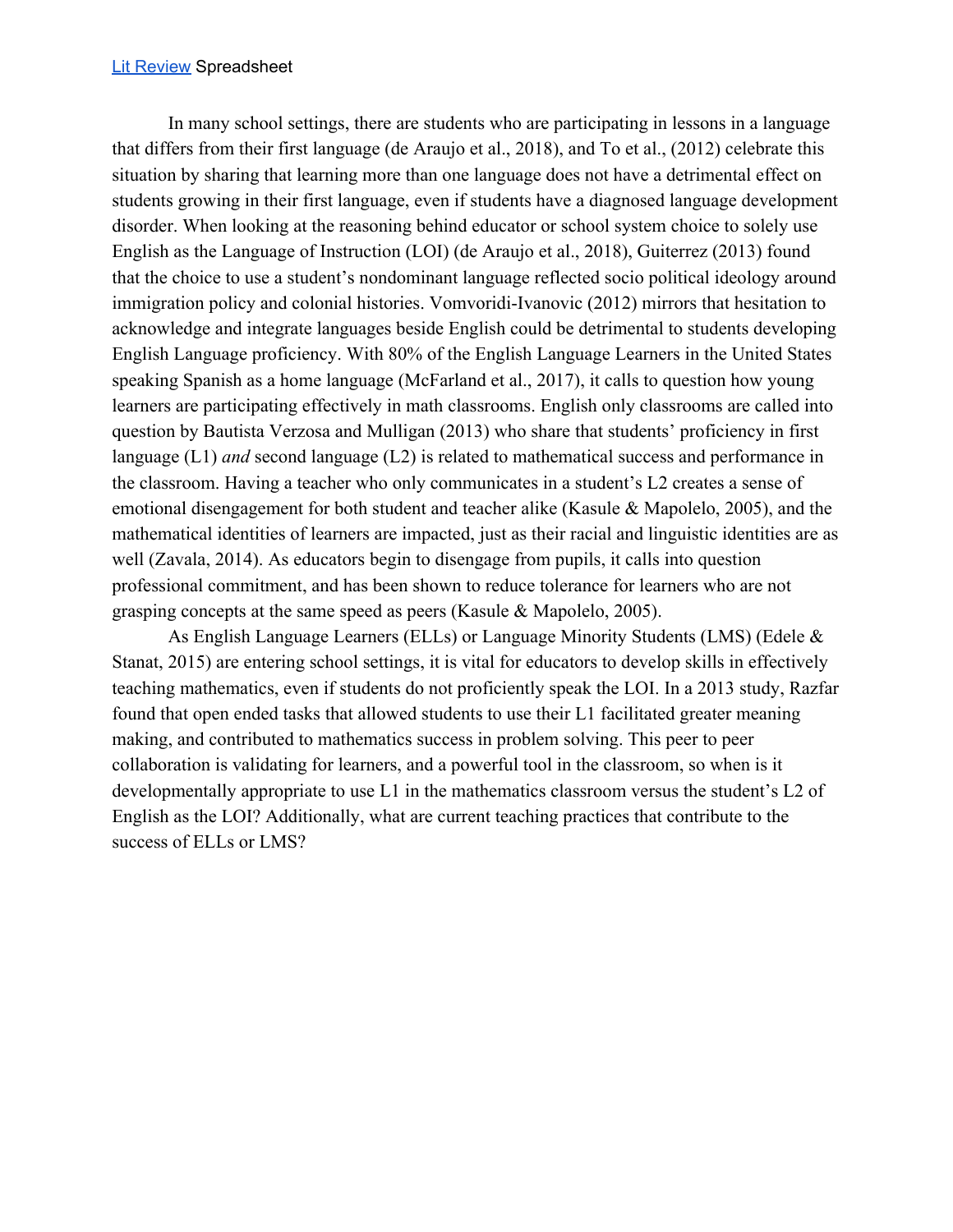#### **Context for Research**

In August 2019, I had the honor of moving to join the Pine Spring Elementary School community in Falls Church, Virginia. As a first grade teacher, I have the privilege of teaching 23 tiny humans who show up to school each day eager to learn. In my classroom, I have students who speak English, Spanish, Pashto, and Telugu. The students in my class who have exposure to Pashto and Telugu at home primarily speak in English, but have exposure to the language from their family customs and traditions. For the majority of the students in my class who speak Spanish at home, this is their first language or primary language. With limited English language exposure, and English being the language of instruction (LOI) (de Araujo et al., 2018), this has presented some roadblocks in our classroom. As the school year has progressed, we have welcomed students to our classroom from multiple countries in South America who have spoken no English upon arriving in the classroom.As a teacher, I have felt helpless, but have been inspired by the care and consideration of peers in the classroom who offer to translate and work together to problem solve, and grow. My concerns were validated by Gablasova (2014) who outlined common educator uncertainty around if students are struggling with the content, or are just not understanding what assessments are asking of them due to the context.

In January 2020, Fairfax County Public Schools (FCPS) held a professional development for secondary World Language educators. Within this session, the educators were asked to watch two videos about the newest system for assessing students. Teachers listened to a passionate teacher, Maureen Hunt, an educator at Annandale High School discuss the importance of assessing students in English within her foreign language class. Following this video, the professional development included a video from Foreign Language Association of Virginia (FLAVA) 2019 teacher of the year, Eric Jaworski. In the interview, Mr. Jaworski said, "if we include questions in the target language, we muddy the waters and don't know with any certainty whether the student didn't understand the text or didn't understand the question. In order to eliminate the variable of the question hindering comprehension, the questions are in English," (*Pyramid Session*, 2020). Following this statement, he went on to explain that, "in upper levels (4, 5, Advanced Placement and International Baccalaureate) classes we would expect that the questions would be in the target language, since the students have much more control of the language at those levels. The same would be true about Fluent Speakers classes," (*Pyramid Session,* 2020).

Although this change has been made in terms of assessment in secondary level World Language classes in FCPS, my thought was that there must be benefits to honoring and speaking in a students' first language (L1) as opposed to only using English as the LOI (de Araujo et al., n.d.). Specifically, I began to wonder if I should be altering the mathematics assessments given in class to ensure that the content was being assessed, not the decoding of English. After consulting with the English Language Learning (ELL) teacher assigned to my grade level, she shared the students' with ELL supports' World-Class Instructional Design and Assessment (WIDA) scores with me. These scores give insight into the instructional levels of student's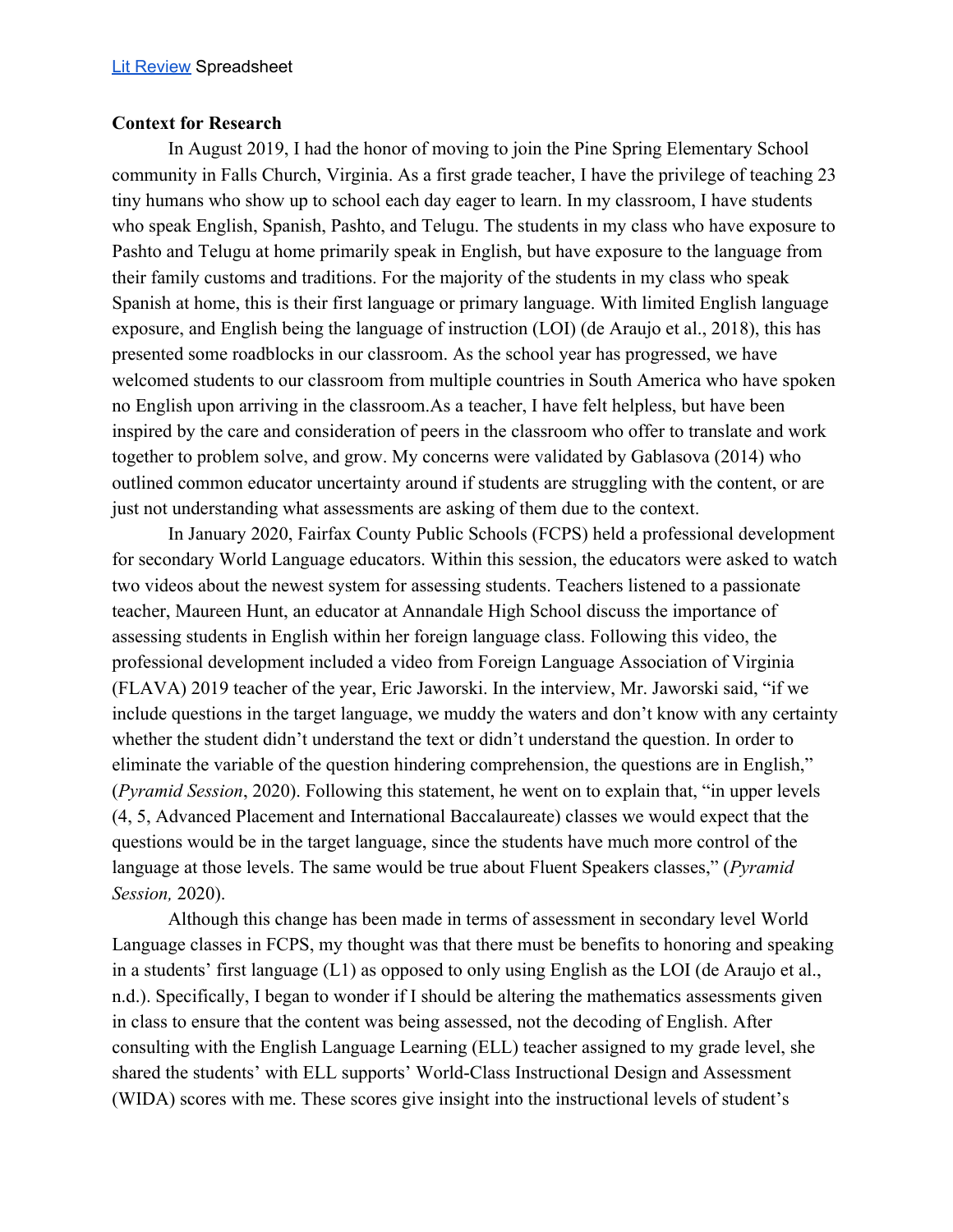Listening, Speaking, Reading, and Writing abilities in the English language (*WIDA Screener,* n.d.*)*. The WIDA Screener (n.d.) informational homepage states, "If a student is identified as an ELL, proficiency level scores from WIDA Screener can be used by educators to compare across ELLs and to plan differentiated levels of support for each child." After students are assessed on the four areas of literacy, they receive a score on a scale of 1 to 6. A score of 1 indicates that students are just entering the English language, and have emergent skills, where as a score of 6 indicates that students are able to think, synthesize, infer and communicate efficiently and effectively in English.

The students in my first grade class fall within the 1 to 2 range on their WIDA assessments in all four areas (*WIDA Screener,* n.d.). When posing inquiry to peers, and administration as to what I should do to assess students in their first language and ensure the content was known, I was told the district policy is to keep English as the LOI. The low proficiency level of the students ELL ability was inconsistent with the FCPS Pyramid Sessions' (2020) message that students should be assessed in their foreign/second language, or L2, until at the proficient level. Within the de Araujo et al. (2018) article *English Learners in K–12 Mathematics Education: A Review of the Literature, the authors posit that ELL proficient in both* their first language (L1) and L2 contribute to their success in the math academic setting. This discrepancy leads to the study of L1 and L2 use in educational environments. Personal interest around language use in an early childhood education mathematics setting is the root of this study, but a spectrum of information across grade levels in language learning was considered. de Araujo et al. (2018) shares that 80% of ELLs in the United States have Spanish as the identified L1. I am in a public school setting with English as the LOI, and students who speak Spanish at home, many of the articles read focus on English Language Learners, and Spanish as the language of LMS. However, I am interested in how teachers utilize students' L1 or home language whether it be Spanish, another orally spoken language, or non-verbal communication (Sign Language or the Picture Exchange Communication System). As some students communicate non-verbally, it is vital to incorporate the use of non-verbal language in this study (Cihak et al., 2014; Sulzer-Azaroff, 2009).

# **Theoretical Framework**

Within the constructivist theory, there are three types of knowledge that humans learn: physical knowledge, logico-mathematical knowledge, and social knowledge (Branscombe, 2013). Physical knowledge is explained as the way in which humans learn through and with movement, interaction and manipulation of objects, and exploration of the world. Logico-mathematical knowledge is the term used to describe information that is heard, seen, or experienced and solved or made sense of, internally. Social knowledge is the learned coding that develops human interactions with one another across time. Branscombe (2013) posits that human development does not only occur during social interaction, but must be constructed through a logical mathematical framework paired with physical movement in the learning experience.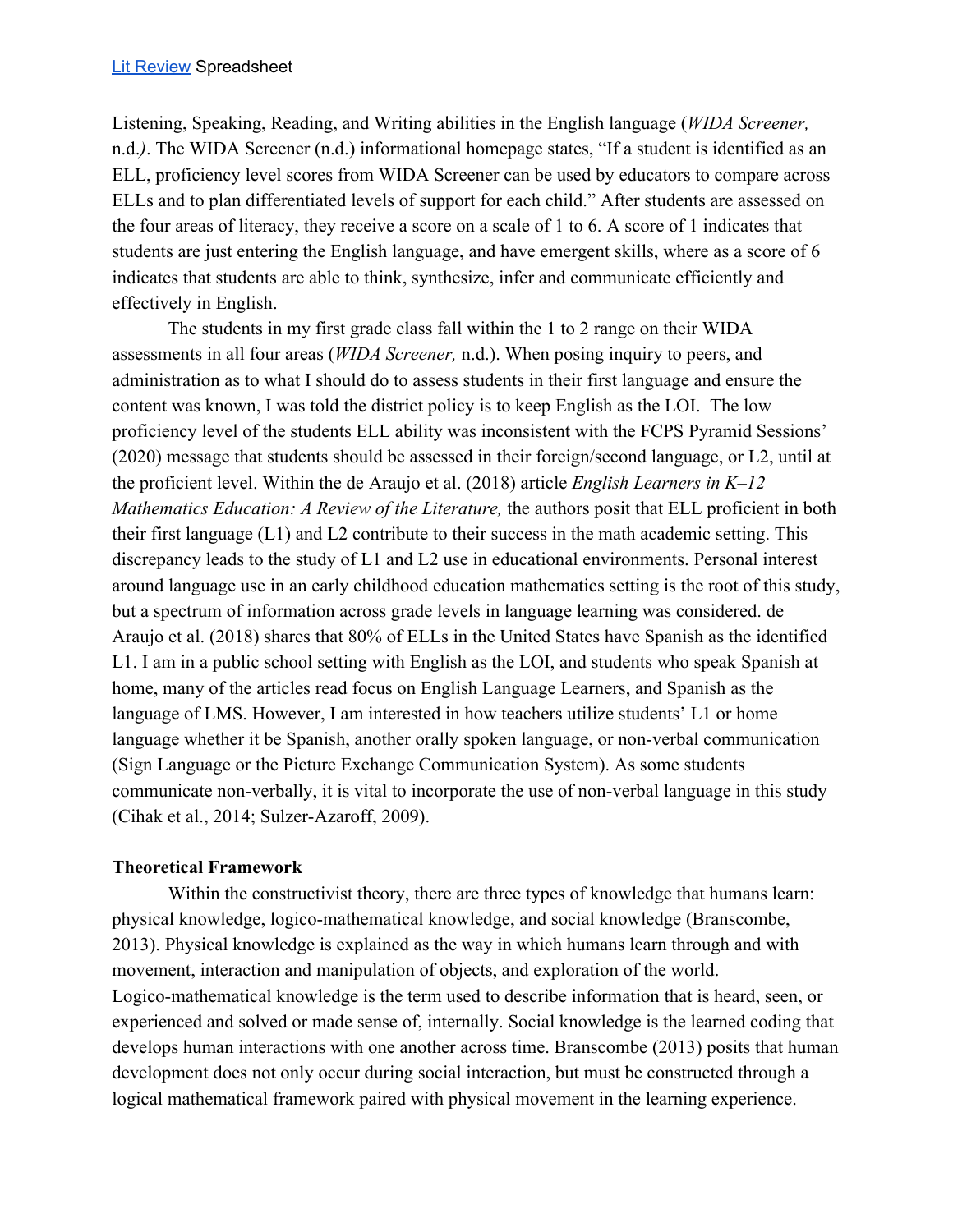What led me to my current educational environment in FCPS is my administration's core belief in social constructivism. Within the social constructivist theory Sivian (1986) explains the validity of cognitive development (logico-mathematical knowledge) through the development of cultural knowledge, tools and signs, and assisted learning. The socialization among humans at different stages of life, and coming from a variety of backgrounds, allows for the exposure and development of understanding around a plethora of cultures, tools, and communication styles. This development of understanding allows for participation within society (Sivian, 1986). This ties into L1 and L2 or LOI as August (2018) explains that based on a study of 36 elementary schools, a teacher's incorporation of instructional routines that draw on home language, and culture and support literacy development in English.

Understanding that social constructivism as a core belief is for students to learn from each other, as well from the school structure as a whole, is important to note before moving forwards through the literature. There are multiple models of school based social constructivism when it comes to teaching and learning with students who are speaking a language other than the LOI: immersive practice and bilingual education are two of these models. Students placed within a fully immersive L2 environment as the LOI is done in order to learn holistically from the context of interaction and instruction. A weakness in this system is addressed by Kim and Plotka (2016) who explain that being immersed in the English language for speaking and listening development will help students develop contextual knowledge and understanding, yet as young students have not yet mastered their own L1, it is an added challenge to try to translate the experience being had in an L2, and search the developing vocabulary of the L1 to process the event. August (2018) explains a fully immersive experience does develop students with content based vocabulary, and proficient academic language in English, yet if a student has learned a mathematics concept in their L1, it is not necessary to reteach the entire concept, but rather teach the LOI academic content vocabulary associated with the topic. Gorlewski (2012) explains that if learners experience or are involved in an event while using their L1, then it is appropriate for the learner to communicate the experience in the language of experience. Within Gorlewski's (2012) study around student motivation, writing in the L1 does not deter students from learning a new language (L2), which in some cases is the LOI. The advantage to having a system that incorporates dual-languages is that deficiencies in one area can be supported by drawing on strengths of another (Brevik et al., 2014). In respect to the bilingual of education Goldenberg et al. (2013) share that students being taught academic language in their home language concurrently with acquiring the same skills in English has benefit academically and psychologically that one-hundred percent immersion cannot offer.

Kim and Plotka (2016) explain that not being able to fully communicate in the LOI is a source of anxiety and fear for both students and families, and it is advisable for teachers and schools to bring the home language into school as much as possible. If at all possible, it is recommended to hire a teacher who speaks the specific L1 of students in order to build rapport, and minimize a sense of cultural isolation (Kim & Plotka, 2016). Using tools and applications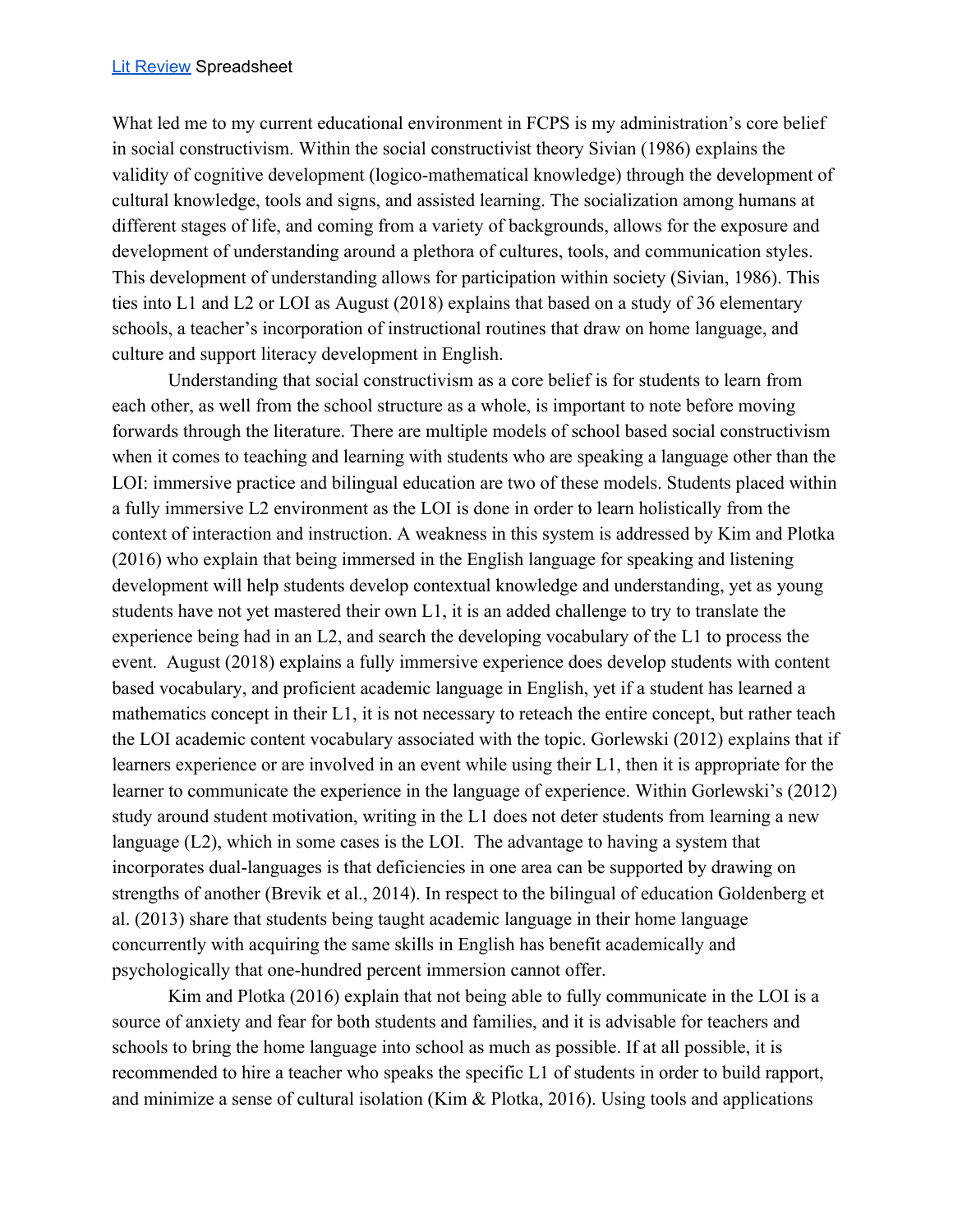like Google Translate, among other translation apps, are a method for integration and validation of student L1, but Kim and Plotka (2016) suggest using these tools for a few words at a time, as opposed to extended lessons. Kim and Plotka (2016) assert that it is the social characteristics of confidence and shyness are the factors that decrease a student's interest in learning a new language. In order to prepare students for schooling, infant and toddler programs are majoritively done in a complete immersion of the LOI to ensure that whatever environment students go to next, they will have a solid foundation of language to translate from if necessary.

## **Theory and Principles When Instructing English Language Learners**

Methods for including a student's L1 could be the integration of a picture based bilingual glossary, used specifically with English and Spanish definitions for the key vocabulary words (August, 2018). Having these keywords as a reference point ensures that LOI remains, and the development of new vocabulary is present. By providing the new word in English and the student's L1, students are able to hear the two terms connected and create a connection between hearing the word or phrase in their L1 and their L2 (August, 2018). Kasule and Mapolelo (2005) refer to this brain-based language translation and connection between the L1 and L2 languages as 'code-switching.' Following the introduction of a new word or concept, August (2018) advises teachers to use the strategy of providing a sentence starter to scaffolds the challenge of developing an initial phrase in the LOI and then elaborating on content in the student's L2, thus aiding the code-switch (Kasule & Mapolelo, 2005). Goldenberg et al. (2013) emphatically state that regardless of English development, ELLs require scaffolding and support to access learning activities in English. For students with low levels of oral English, Goldenberg et al. (2013) suggest pictures for story vocabulary be present during explanations. The activation prior schema through visuals promotes connection between a concept experienced in L1 to new English vocabulary. Accommodations in classrooms, and on standardized tests are meant to minimize factors that relate to ELLs being unfairly assessed due to decoding or comprehension of assessment questions (National, Academies of Sciences, Engineering, and Medicine, et al., 2018).

Teacher effectiveness is driven by utilizing strategies that make learning enjoyable, joyful, and engaging, and by acknowledging student L1 and to using English to teach during these joyful moments is what promotes learner success (Kasule & Mapolelo, 2005). Engagement in mathematics lessons can be driven by multisensory approaches to learning, projects that provide authentic application to students or the community, as well as interaction with tools or stimuli (National, Academies of Sciences, Engineering, and Medicine, et al., 2018).

 By maintaining and developing the student L1 and L2 capabilities through joyful and rigorous instruction, culture is being validated and cross-cultural understandings are being developed or strengthened (August, 2018). Kasule and Mapolelo (2005) explain this as the learner's mother tongue being the key to the world, and the tool necessary to unlock the abstract nature of learning in an L2 environment. Kasule and Mapolelo (2005) explains that modeling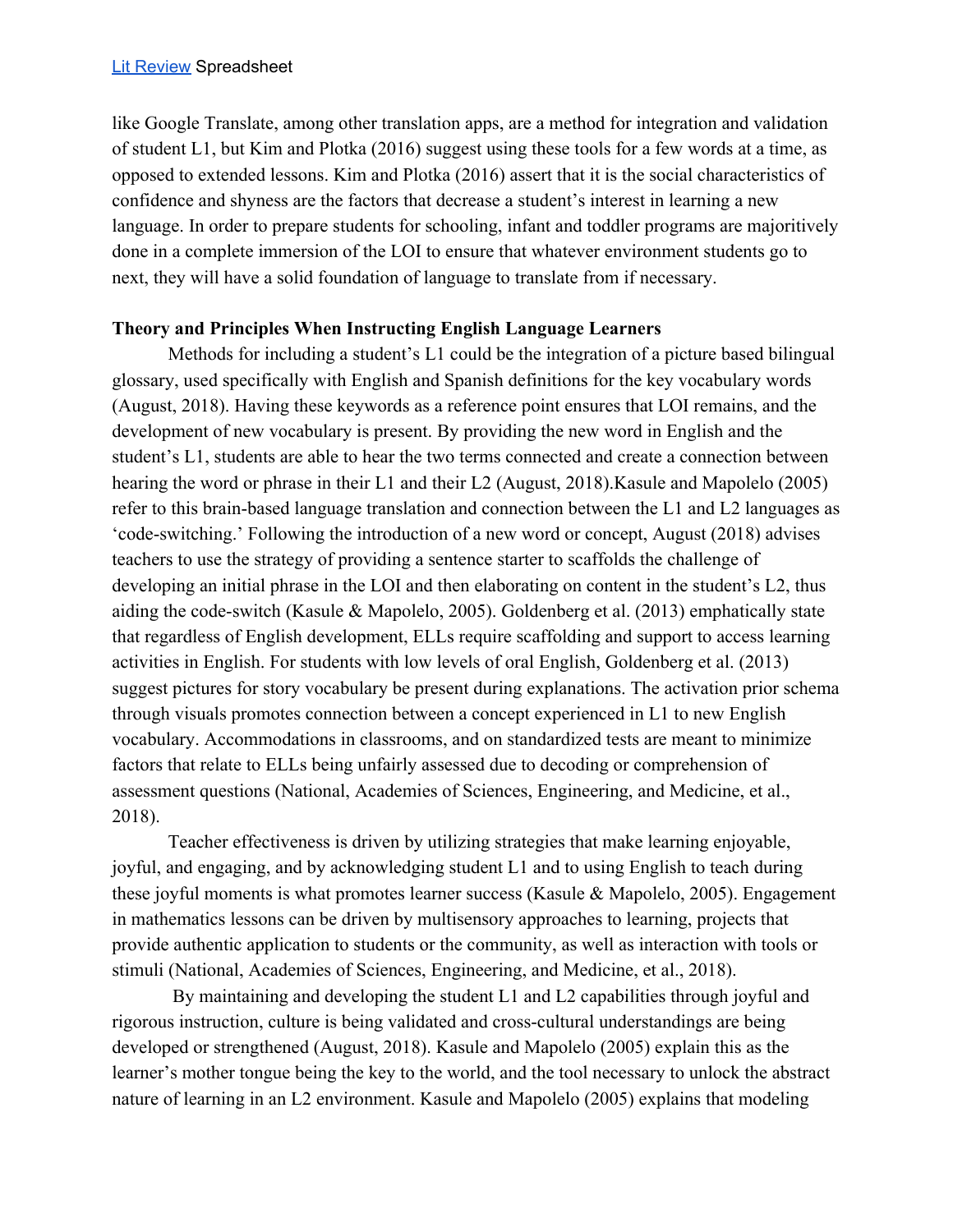code-switching is a powerful teaching resource that explicitly shows students how the concept in their L1 looks and sounds in the L2 or LOI. As a teaching tool, code-switching can most impactfully be done with peer-to-peer interaction. By using the student L2 as the LOI, and providing students opportunities to communicate, collaborate, and discuss in L1, Kasule and Mapolelo (2005) found positive connections to academic growth, social behavior, school based attitudes, and self-esteem. Murphy and de Larios (2010) explain that training students to respond to peers has been viewed as a non-negotiable practice in educational settings, not just with ELLs. The effectiveness and fluency in oral communication is dependent upon a student's ability to express them self. Marx et al. (2015) references the theory that rate of decoding must be fluent in order to support comprehension. Gablasova (2014) supports the teaching strategy of allowing students to collaborate in L1 in context of a new content as the faster students are able to express thoughts on the content, without the cognitive load of translation into L2 or LOI, the more apt students are to retain information. Vocal reformations, and restarts of phrase hinder students from grappling with content, and moving forward in instruction (Gablasova, 2014).

Goldenberg et al. (2013) echoes this by sharing that instruction in home language strengthens not just the home language, but also provides a solid foundation for the cognitive demands of hearing a concept in the L2 or LOI, and subsequently comprehending the information. Access to grade level content in the LOI, although it may be a learners' L2 is critical for future achievement with the academic settings, and future English proficiency (August, 2018). Unlike reading in L1, reading in L2 requires the use of both languages; the language that is being decoded, and the language that thought is being comprehended in (Brevik et al., 2014). Brevik (2014) explains that if a student's second language proficiency falls below a certain level, the transfer of reading strategy L1 to L2 is hindered.

## **Constructs with Educational Settings**

With English Language Learners making up 9.5% of the public school population, or 4.8 million students (Lee, 2019), Odowd (2010) outlines the process for standardized testing and accountability in this day. The No Child Left Behind (NCLB) act of 2001 mandates standards based accountability and testing to show the progress for all students (Odowd, 2010). Although students may receive ELL services during instruction, these same scaffolds, supports, and educational structures are not visible during standardized testing. This comes with challenges when testing, as Native English speakers are familiar with colloquial phrasing, idioms, and stock phrases that have been a part of conversational language throughout their schooling (Odowd, 2010). Students who enter the country have one year of immunity to the testing demanded through the NCLB Act of 2001, and then must participate in the same testing as Native English speakers (Odowd, 2010). August (2018) explicitly states that districts that utilize standardized performance benchmarks should use the same standards for ELLs and English proficient students in early grades. However, if ELL students are not making sufficient progress, then instruction should be adjusted (August, 2018). This educational adjustment in the classroom is vital as Marx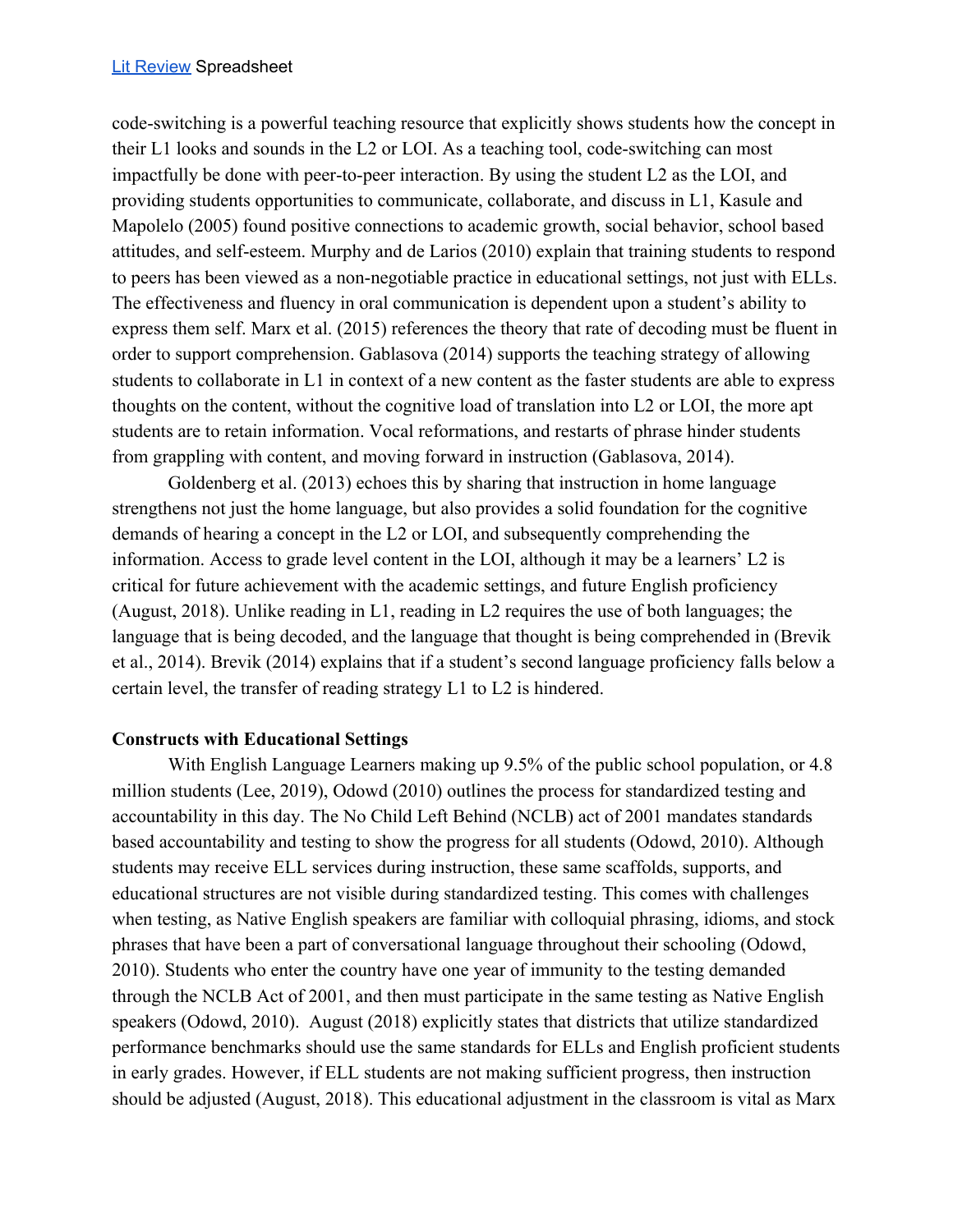et al. (2015) indicate that not speaking the LOI at home was linked to an achievement disadvantage of a quarter standard deviation, even if the students were performed comparably to socially and emotionally to Native English speaking peers. Marx et al. (2015) shares that even after 5 years of L2 immersion in elementary school, student's skills were still insufficient to access grade-level instruction unaided.

The WIDA standards were developed to help provide insight into how ELL students were progressing towards language mastery. As shared in the personal vignette, the WIDA standards are assessment indicators in listening, speaking, reading, and writing range from a Level 1 student ability, seen as 'Entering' the English language, to a Level 6 or 'Reaching' grade level performance. When student scores indicate a Level 6 on the WIDA assessment, then students are considered as performing on grade-level, and ready for the generalized instruction without language support (Odowd, 2010). Theoretically, if a student is meeting the Level 6 WIDA Model Performance Indicators (MDIs), they should pass standardized assessments (Odowd, 2010). The MDIs provide concrete descriptions of student ability at each level, and provide teachers with explicit support in order to scaffold instruction for students at each level of L2 development (Odowd, 2010). With English being the LOI, the standardized assessments are provided in English as well; meaning that students have one year after entering the country before being expected to participate in high-stakes testing in their L2 or LOI. de Araujo et al. (2018) explains that in postcolonial countries, language policies are often tied to colonial histories and are intertwined with social justice and political issues such as race, social class, and immigration policy. Teachers who choose to code-switch into student's L1, or facilitate code-switching in order to support students in their understanding, might be viewed as challenging language policies, or participating in a political act of defiance (de Araujo et al., 2018). In the United States, the sociopolitical perspective of use of L1 and nondominant language in public schools mirrors the country's struggle to support historically oppressed communities (de Araujo et al., 2018). Even outside the United States, de Araujo et al. (2018) notes that post colonial countries are still working to disconnect language use in school settings with social hierarchies and immigration patterns; English is being used as the LOI at school, yet the community solely operates on the use of local language.

Edele and Stanat (2015) begin *The Role of First-Language Listening Comprehension in Second-Language Reading Comprehension* by explaining that listening comprehension is the most important factor in determine student's subsequent reading comprehension, and that a student's L1 decoding skills transfer to ability to decode in L2. As comprehension of written text is mandatory for students to be successful in the classroom, Language Minority Students (LMS) have an uphill battle in the classroom (Edele & Stanat, 2015). The language-transfer hypothesis and states that LMS who are fluent in their decoding skills in their L1 will be more apt to be able to decode in the L2 or LOI (Edele & Stanat, 2015). However, languages that resemble each other in their morphosyntactic structure allow the content-based information to be transferred across languages (Edele & Stanat, 2015). Laski and Yu (2014) explain this in a mathematics setting;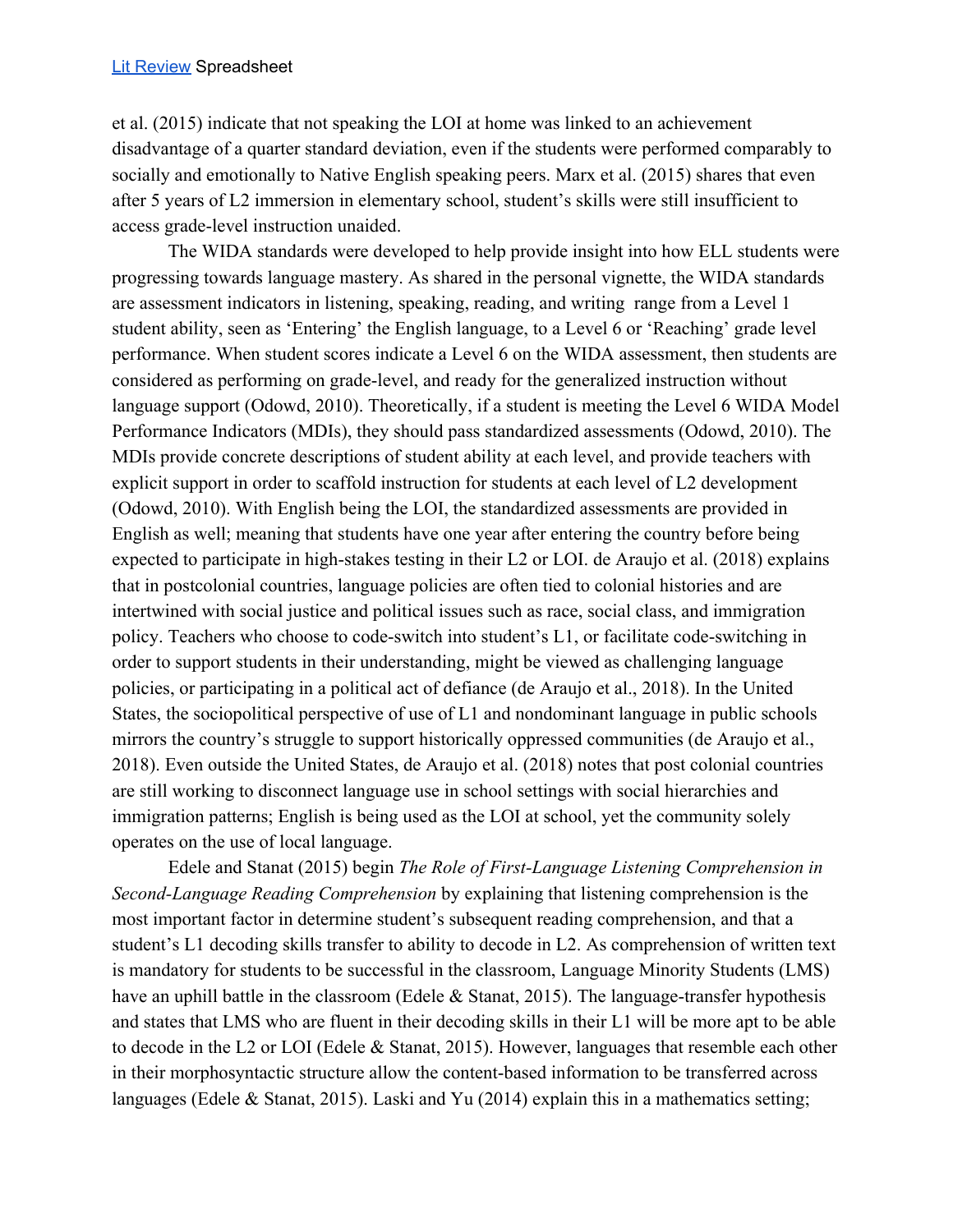*"In Chinese and other Asian languages, multi-digit numbers are expressed by consistent rules for combining the primary numbers (e.g., 12 is ''ten-two'') that transparently reflect the base-10 system. In contrast, English and other Western languages use inconsistent rules and arbitrary number words to express teens and other multi-digit numbers (e.g., 12 is ''twelve'')."*

Laski and Yu's (2014) explanation sheds light on the struggle students face to connect numerical words in mathematics classrooms, and exposes why cultures with transparent base-10 systems outperform students coming from languages with more obscure language structure to describe quantity. The one to one correspondence may be there when counting, but the translation of English words into L1 does not match the literal definition, which gives credence to the use of math manipulatives in the classroom. Fleckenstein et al. (2019) notes that often the quality of math instruction is going to be higher in the student's L2 than L1, and that effects on performance were highest when L1 and L2 were linguistically similar.

When it comes to ELLs and LMS in mathematics classrooms, de Araujo et al. (2018) outlines that there is a lower cognitive-processing load due to the frequency of base-10 numbers being used across educational settings in the world. However, Bailey et al.'s (2015) study of 62 elementary ELLs and their 'language for mathematical understanding' and found that the fluency of student's mathematical strategies contributed to the sophistication and complexity of student phrasing. As language acquisition is a cognitive and social process, it can be distinguished from mathematics learning when it comes to numeracy based problems (de Araujo et al., 2018).

The National, Academies of Sciences, Engineering, and Medicine, et al. (2018) states that when "language is the means on which assessment is delivered - test scores are dependent on the language proficiency," and that "language of testing is a negative factor in performance." The legal mandates of assessment, and limited effectiveness of assessment procedure in only the LOI are hindering educational systems from evaluating students' comprehension (National, Academies of Sciences, Engineering, and Medicine, et al., 2018).

As educators become aware of the discrepancy in student ability based on language fluency, de Araujo et al., (2018) notes that certain mathematics activities better promote students to draw from the cognitive skills that were developed during the use of their L1, or pull from the academic vocabulary already accumulated in the LOI. Specifically, the use of open ended tasks that promote collaboration and use of student L1 showed marked engagement in Razfar's (2013) study of EL instruction (de Araujo et al., 2018). Halasa and Al-Manaseer (n.d.) refer to the use of learning from peers by communicating in L1 or L2 during lessons as Community Language Learning. Rinsveld et al. (2016) shares that neuro-imaging studies on Chinese-English bilinguals showed the verbal coding of the L1 is used to perform initial calculations when presented, but extra language processing is required to fully communicate the idea back into written or oral form. A study conducted with ELs in Kindergarten by Turner and Celedon-Pattichis (2011) indicated that Kindergarten teachers who provided time and opportunity for students to engage in mathematics tasks that allowed students to discuss in their primary language, as opposed to only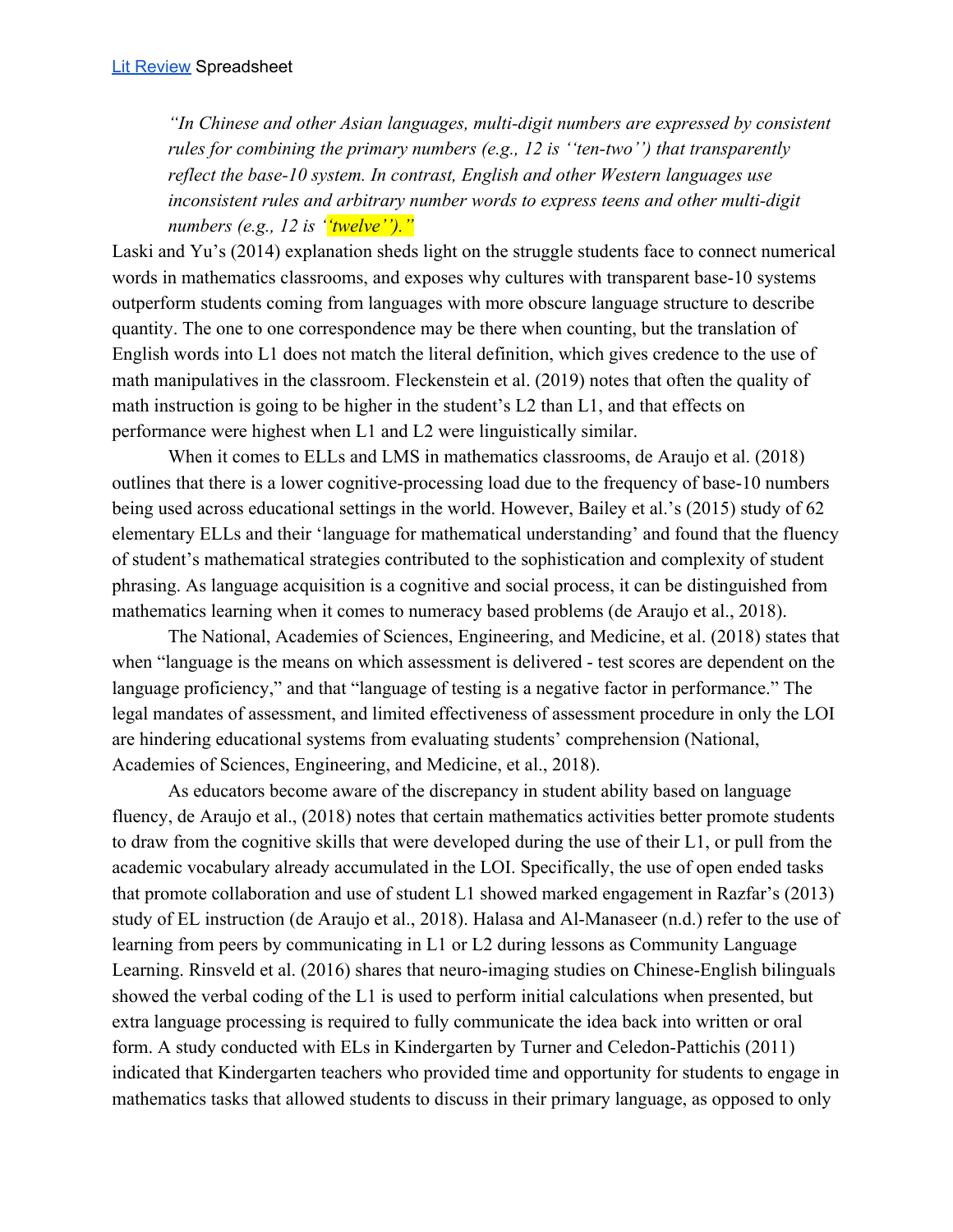the LOI, the students performed similarly to their Native English speaking peers. It should be noted that the Turner and Celedon-Pattichis (2011) study was studying the effects of low-income non-white ELs utilizing their primary language in the Kindergarten setting, and the outcomes of assessment using primary language were on par with their white, middle-class peers.

de Araujo et al. (2018) addressed the understanding that ELLs and LMS students may perform at a higher level when able to utilize L1, quality of instruction is still paramount: Lessons should not simply rely on procedure and numerical equation (Rinsveld et al., 2016).

From a social equity and justice lens, Turkan (2016) highlights the importance of supporting LMS, validating language and culture in the classroom, and providing high-quality instruction. Halasa and Al-Manaseer (n.d.) contribute that this high quality instruction includes feedback cycles claiming that testing rubrics, explanation of assessment criteria, as well as testing instruction should be provided in the LOI, but also in the student's L1.

## **Research Questions**

The review of literature around the area of supporting LMS and ELLs paints a picture of inequality and injustice in the classroom settings and assessment practices in education. FCPS has begun the challenging district wide work of changing testing criteria in foreign language assessments, which shows that there are districts that are flexible in their practice after identifying bias in how questions are being posed. Native English speakers participate in general education without the heavy cognitive task of code-switching, and choose to select an elective that trains their brain to do just that. Young LMS who enter the country do not have the luxury of opting into a chosen language immersion experience; it is simply hoped that teachers honor student L1 and incorporate their language and culture as much as possible to validate student presence.

Until district level assessments across all subject areas are assessed with an accessibility and social justice lens, this researcher turns to the educational professionals in the classrooms and seeks to know, what practices are put in place to support and validate LMS, or those students who have a different L1 to the LOI?

# **Value Claims**

If educators are unsure of what content scholars comprehend due to a language barrier, then teachers are operating with a limited understanding, and will be unable to effectively access the student's zone of proximal development. Research by de Araujo et al. (2018), highlighted that schools in the United States have served English language learners poorly based on assessment scores, patterns in coursework, and high-school graduation statistics. The barriers to learning include task terminology, grammar, syntax, and content being put into unfamiliar contexts (de Araujo et al., 2018; Rinsveld et al., 2016). The implicit bias in educational material and pedagogy of instruction creates a system of gatekeeping, holding English language learners back from academic success. The misalignment of educational tasks and student's LOI comprehension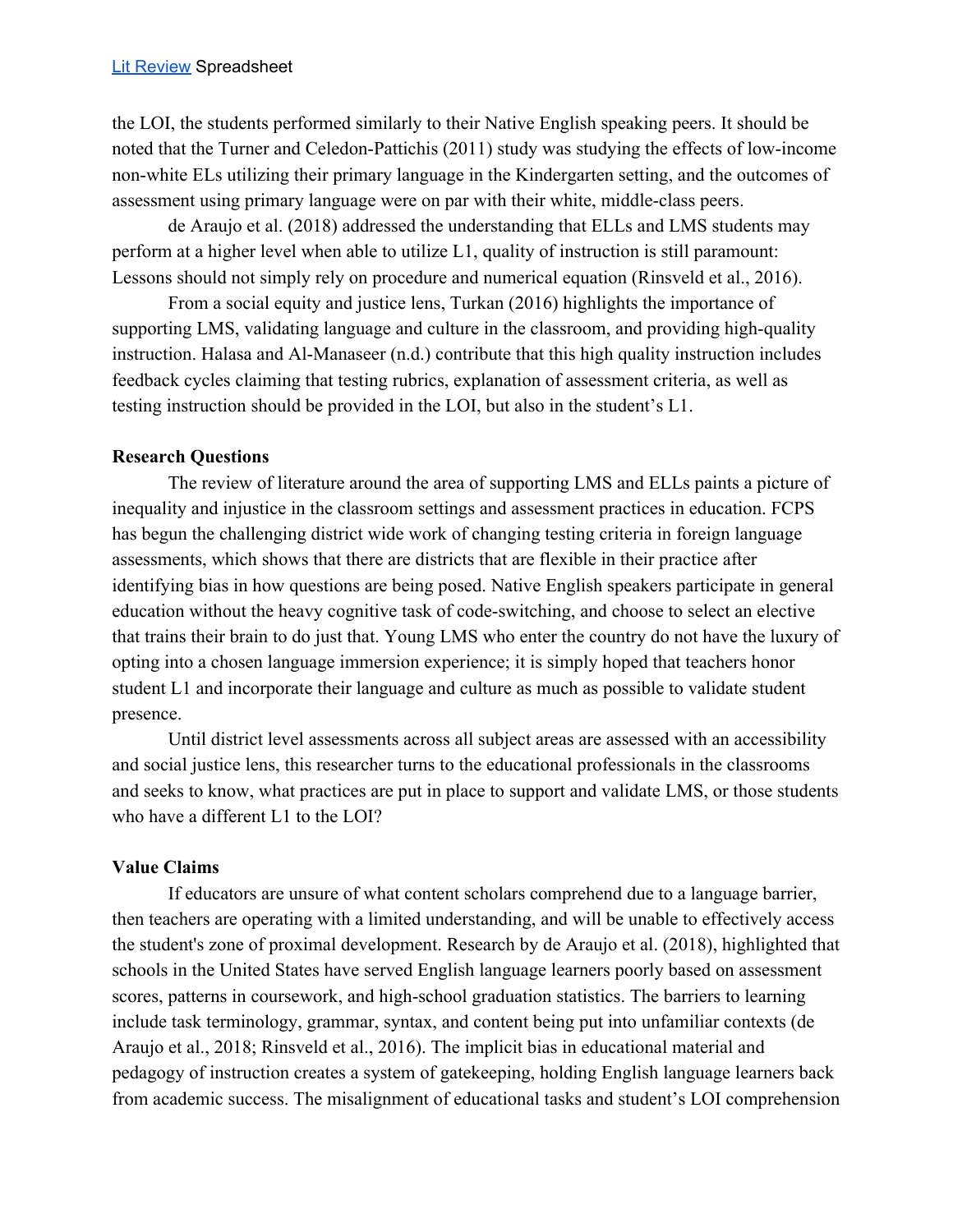does not only affect student academic achievement, but also contributes to poor self-esteem and negative self-perception (de Araujo et al., 2018). Even with five years of immersion experience in elementary classrooms, Marx et al. (2015) found that this amount of time was still insufficient for children to develop the complete syntactical skills necessary to participate on the same level as their monolingual peers who were raised in the LOI.

With the Supreme Court ruling in *Lau v. Nichols* (1974) stating that ELLs have a constitutional right to learn in an equal manner to native-English speaking students, districts were mandated to take appropriate action to remove language barriers that hinder student participation based on language (Haas & Gort, 2009). This mandate affects millions of school aged children. Batt (2009) explains that during the 2003-2004 academic school year, 5.5 million students in the United States had limited English language proficiency. Between 1999 and 2009, the number of students in Kindergarten through 12th grade who identified as English language learners increased by 51% (Gomez & Diarrassouba, 2014). Despite the rising numbers of students who are English language learners, a national survey conducted by the National Clearinghouse for English Language Acquisition (NCELA) in 2011, a survey of teachers found that less than 20% of colleges offered professional development and training around working with English language learners, and that 57% of the teachers surveyed indicated that they felt they needed additional training to support students learning the LOI (Gomez & Diarrassouba, 2014). The wording of the 1974 Supreme Court ruling is vague in the actions states must take in order to support teachers

The amount of students who have a first language other the the LOI is growing rapidly each year. Claiming ignorance in how to teach these students is not an ethical option. With such a large number of teachings citing a lack of training at the collegiate level, and teachers who are currently in the workforce identifying themselves as uncomfortable, and in need of additional training to support English language learners, it is important for school districts to identify what their educators currently know. Gauging where educators are in their knowledge of best practice in order to determine what district wide next steps would look like in relation to training, and pedagogy.

## **Overview of Proposed Study Methods**

This qualitative study would take place in the Fairfax County Public Schools (FCPS) system in Virginia. The survey based study would be completed during the first quarter of an academic school year with elementary aged educators and school staff that supports elementary aged students. As FCPS has a strong emphasis on teachers meeting weekly to plan and drive instruction, survey results could be used to drive collaborative learning team's (CLT) learning around literacy and math instruction that supports all students. Breaking down the data collected by school and grade level would personalize the action steps necessary for teams to take, and elements of instruction for English language learners that teachers can develop in to support their communities.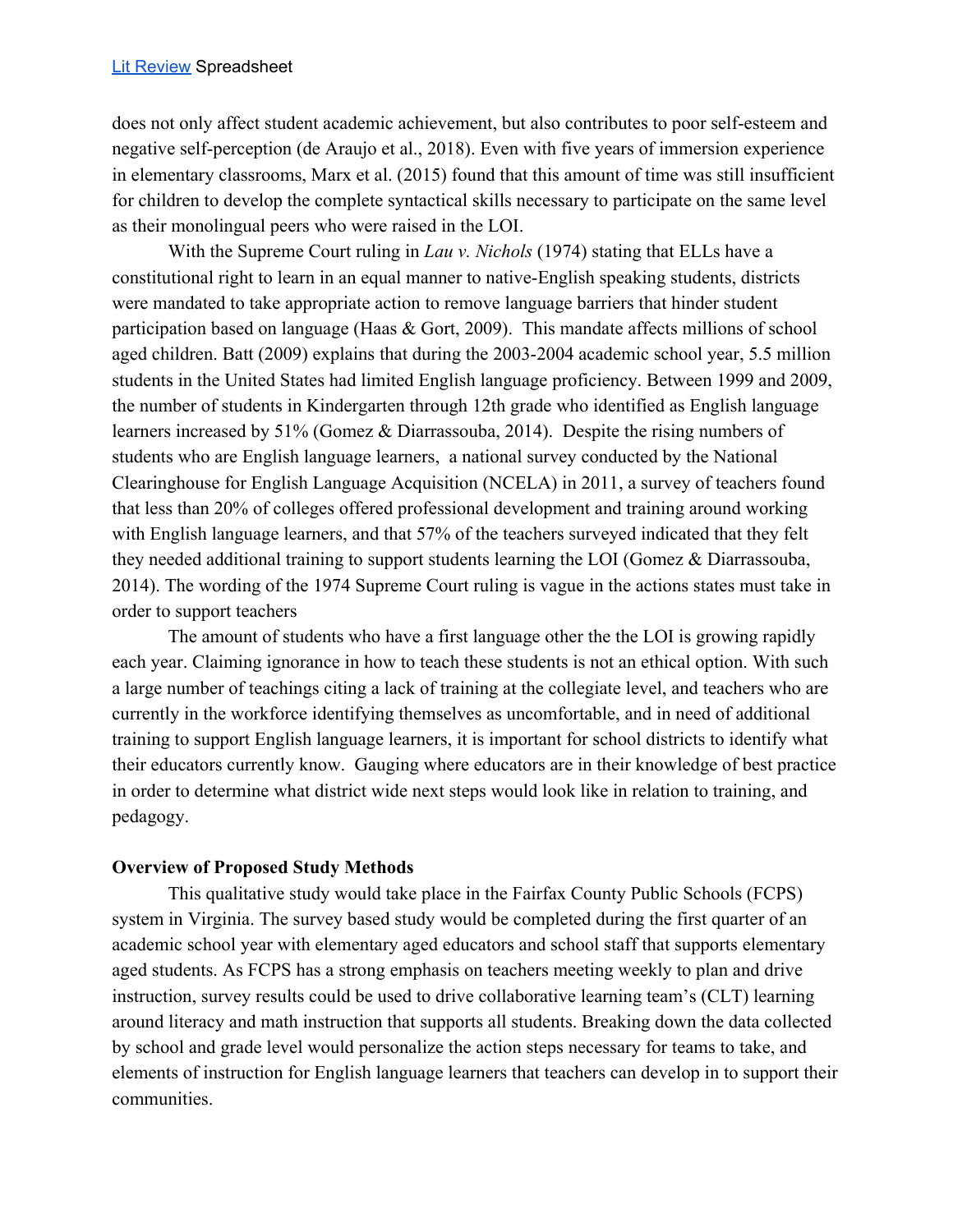#### **Lit [Review](https://docs.google.com/spreadsheets/d/1ufuzw4EPA9jjQA0_Nf8i-8BiE47PDetLtHV6tUVWL4Q/edit?usp=sharing) Spreadsheet**

In order to participate in the study, teachers must be currently employed within FCPS and instruct or support classrooms in preschool through fifth grade. This survey would be conducted online via Google Forms with any eligible employee that fits the teaching requirements outlined above, and who has an FCPS email address. This survey of educators would not include substitute teachers who serve within this grade level band. The survey would be provided to administrators of elementary schools, and distributed to staff electronically. The intention in providing the survey to the administration is for them to choose to opt in, or opt out of the survey, as the results would be compiled into a strategic learning plan for their teachers. Teachers would be allotted the first six weeks of school to complete the survey, with weekly reminders and progress updates sent to the administration to share teacher progress in the completion of the survey.

The survey would include questions directly from the United States Department of Education's English Learner Toolkit for State and Local Education Agencies (SEAs and LEAs), with references from the Kappa Delta Pi Record (Coleman & Goldenberg, 2010), and World-Class Instructional Design and Assessment (WIDA). Using these resources as a guide stone, grounded theory would be utilized to organize participant data into categories of pedagogy and understanding of English language learner progress. The four major categories of instruction being surveyed are Oral Language Proficiency, Academic Language Proficiency, Promoting Literacy Development, and Personal Practice. Coleman & Goldenberg (2010) suggest that oral and academic language, paired with the promotion of literacy development via pedagogical strategies are the foundation of success for English language learnings. The survey on 'Personal Practice' would provide insight as to what teachers are already doing in their classrooms to support students who have limited language proficiency.

The following questions have been adapted from Coleman & Goldenberg's (2010) work on research based practices to support English language learners, and are the proposed questions for the FCPS teacher survey. The teacher name, grade, school, and years of teaching experience would be at the beginning of the survey, followed by extended response answers.

- 1. Describe how interactive techniques for English language learners look in your classroom.
- 2. What are some strategies are you currently using for promoting oral language development with students who have limited English proficiency?
- 3. What is the difference between oral language and academic language?
- 4. Describe the various levels of oral language development for an English Learner.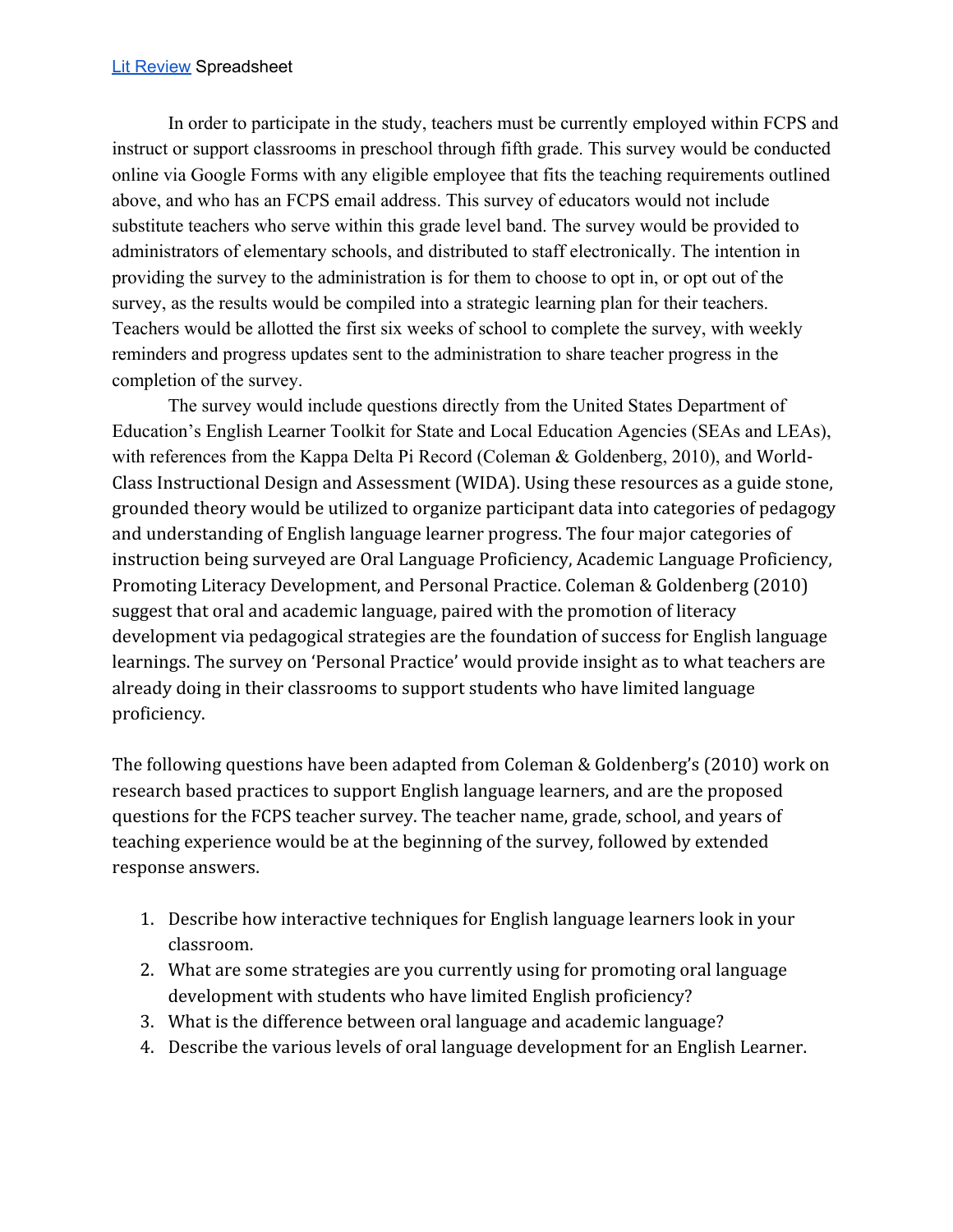- 5. Think about an English language learner in your classroom and describe the student's level of proficiency. What techniques are you using to promote that student's oral language proficiency?
- 6. What types of language prerequisites are necessary to enable an English language learners to access the curriculum?
- 7. What roles do vocabulary and background knowledge play in studying a content area? How can a teacher ensure anti-bias educational content, or work to eliminate bias?
- 8. To better prepare English language learners for academic content, what cues and other study aids might you use in your classroom?
- 9. Describe literacy development techniques that can be effective with both English Learners and English speakers.
- 10. Do you believe students need to develop literacy skills in their first language before they can develop them in English? Why or why not? If you believe this is true, how are you supporting students in their first language.

# **Anticipated Results and Findings**

By asking early childhood and elementary aged educators to focus specifically on the methodology and pedagogy used to support English language learners, this reacher anticipates teachers will be able to articulate numerous scaffolds. With Batt (2010) indicating that it takes 5-7 years for English language learners to fully acclimate to the educational and academic language used in classrooms, it is vital that teachers are intentional about which techniques they are using to support instruction. By spending time reflecting on strengths and limitations in current instructional practices, teachers can begin to pinpoint where their hesitation or lack of understanding lies. This provides a clear path to communicate with the English Language Learning/English as a Second Language (ESL) teacher about how to support students in their oral or academic vocabulary, or request support and feedback on implementing scaffolded practices in the classroom.

Compiling the data from teachers across grade levels and schools will provide school wide, grade wide, and district wide trends in teacher technique and understanding of English language learners. Using grounded theory to organize the data into trends would provide individualized plans for professional development in CLTs. This targeted instruction and professional development for educators would align to the *Lau v. Nichols* (1974) ruling to provide appropriate education for students learning English, as well as maintain compliance with the No Child Left Behind goals of closing the achievement gap in students who speak a language other than English.

# **Potential Limitations**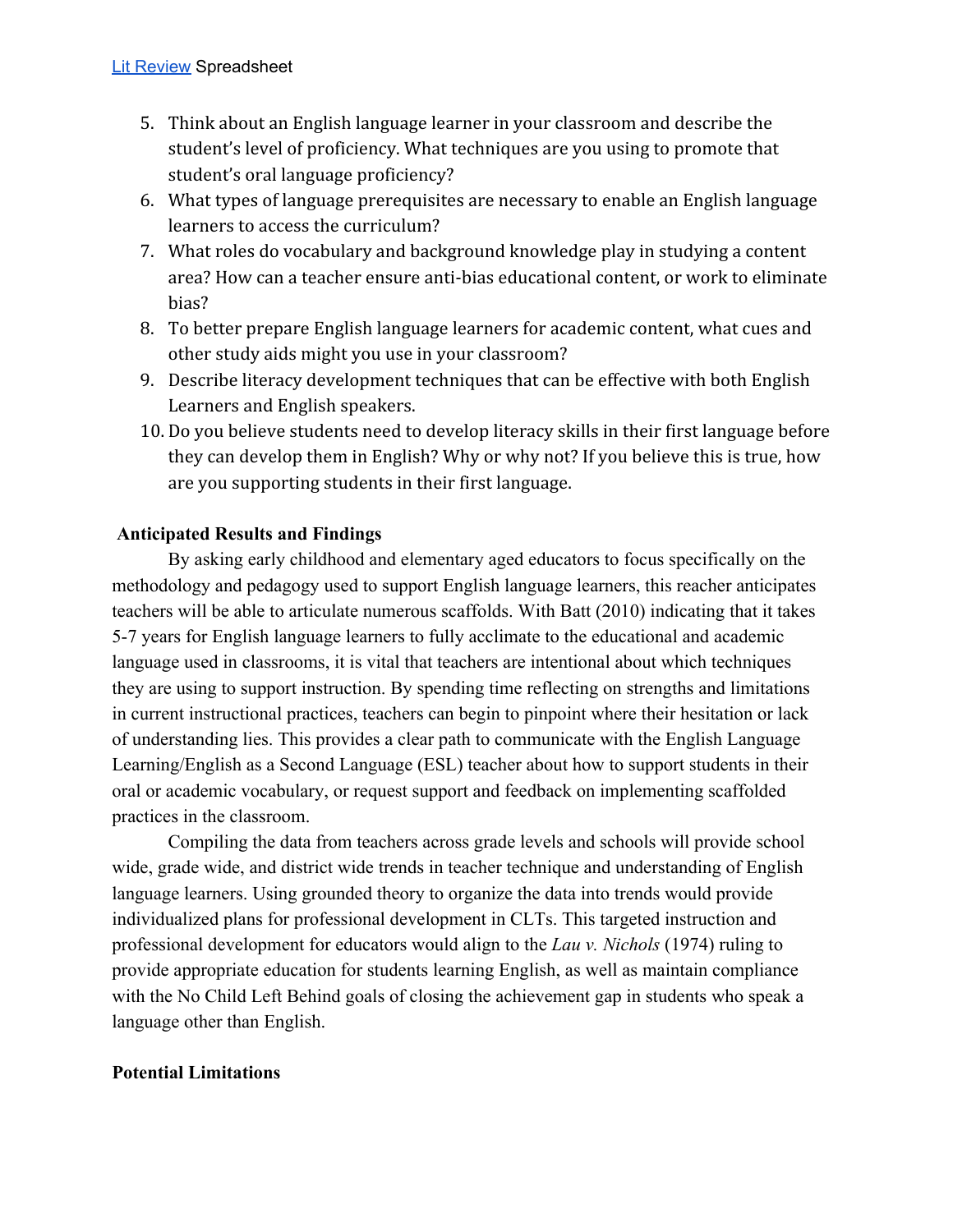#### **Lit [Review](https://docs.google.com/spreadsheets/d/1ufuzw4EPA9jjQA0_Nf8i-8BiE47PDetLtHV6tUVWL4Q/edit?usp=sharing) Spreadsheet**

The first limitation to this study is asking teachers to spend a thoughtful amount of time to complete this electronic survey. Teachers have a significant amount of work to do on a daily basis, and adding an extended response survey to their list could result in limited completions. Framing the survey as a method for teachers to plan their own professional development course of action could promote investment in the project. Additionally, the use of a monetary incentive could be used to promote engagement and completion.

A secondary limitation to this survey is the technology factor. Whenever providing a survey online, it is possible for participants to encounter technical issues. Using the internet for surveys also opens the possibility of using search engines and outside resources to answer questions in an attempt to answer 'correctly.' The inconsistency of technology, or outside support for answering could potentially skew the data collected and create an inauthentic narrative.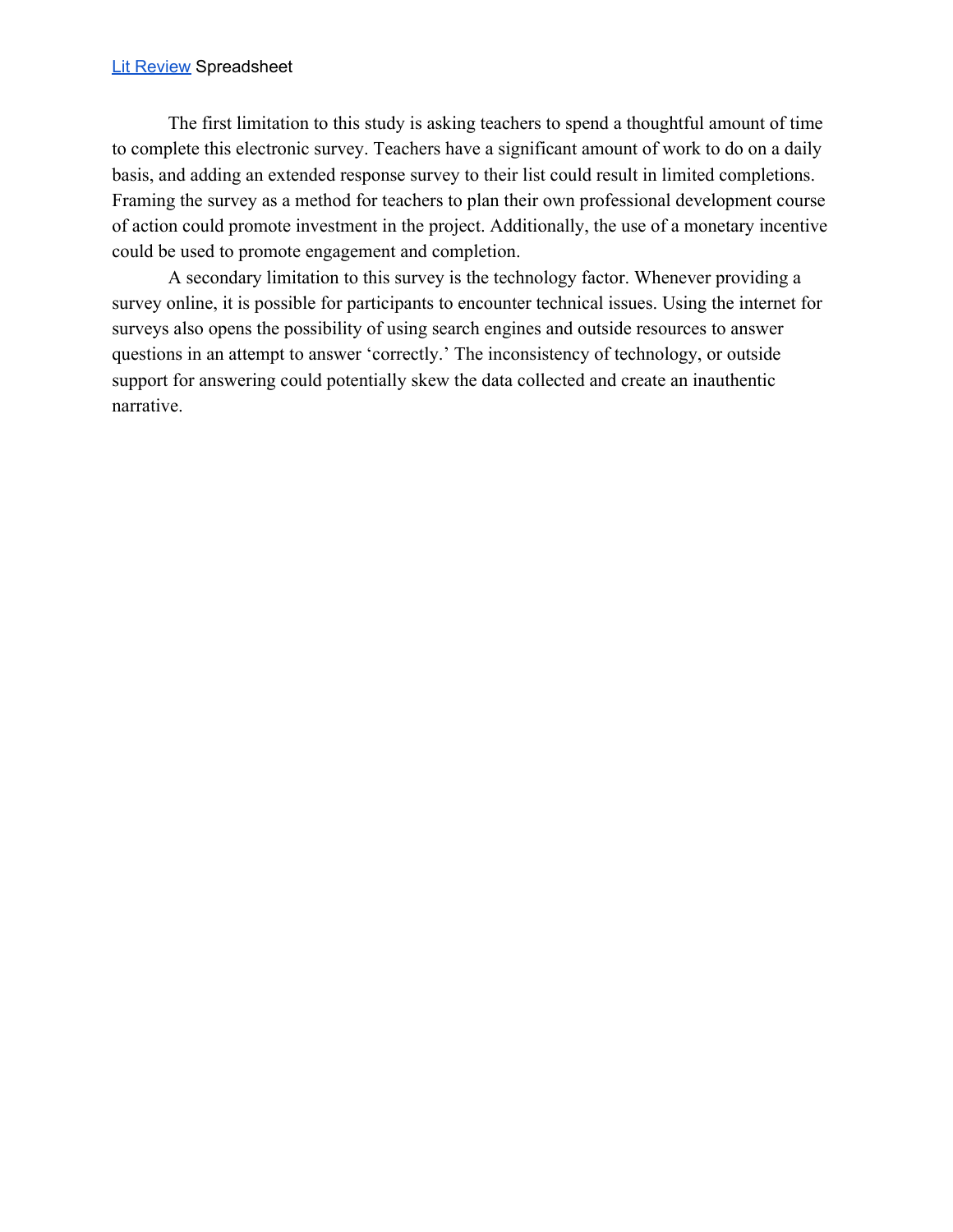## References

*References with an asterisk refer to research that was cited within the review of literature.* August, D. (2018). Educating English Language Learners. *American Educator*, 4–9.

- Bailey, A., Blackstock-Bernstein, A., & Heritage, M. (2015). At the intersection of mathematics and language: Examining mathematical strategies and explanations by grade and English learner status. *Journal of Mathematical Behavior*, *40*, 6–28. <https://doi.org/10.1016/j.jmathb.2015.03.007>
- Batt, E. G. (2009). Teachers' Perceptions of ELL Education: Potential Solutions to Overcome the

Greatest Challenges. *Multicultural Education*, 39–44.

- \*Bautista Verzosa, D., & Mulligan, J. (2013). Learning to solve addition and subtraction word problems in English as an imported language. Educational Studies in Mathematics, 82, 223–244.
- Borg, S. (2003). Teacher cognition in language teaching: A review of research on what language teachers think, know, believe, and do. *Language Teaching*, *36*(2), 81–109. https://doi.org/10.1017/S0261444803001903
- Branscombe, N. A. (2013). The aims of the constructivist curriculum. *Early Childhood Curriculum*. doi: 10.4324/9780203808849
- Brevik, L. M., Olsen, R. V., & Hellekjær, G. O. (2016). The complexity of second language reading: Investigating the L1-L2 relationship. *Reading in a Foreign Language*, *28*(2), 161–182.
- Cihak, D. F., Smith, C. C., Cornett, A., & Coleman, M. B. (2012). The Use of Video Modeling With the Picture Exchange Communication System to Increase Independent Communicative Initiations in Preschoolers With Autism and Developmental Delays. Focus on Autism and Other Developmental Disabilities, 27(1), 3–11. <https://doi.org/10.1177/1088357611428426>
- Coleman, R., & Goldenberg, C. (2010, Summer). What does research say about effective practices for English learners? Part IV: Models for schools and districts. Kappa Delta Pi Record, 46(4), 156–163. Retrieved from http://www.sewanhaka.k12.ny.us/cms/lib3/ NY01001491/Centricity/Domain/2473/KDP%20 article%20series%20on%20ELLs.pdf
- de Araujo, Z., Roberts, S. A., Willey, C., & Zahner, W. (n.d.). English Learners in K–12 Mathematics Education: A Review of the Literature. *English Learners in K–12 Mathematics*, 879–919.
- Edele, A., & Stanat, P. (2015). The role of first-language listening comprehension in second-language reading comprehension. *Journal of Educational Psychology*, *108*(2), 163–180.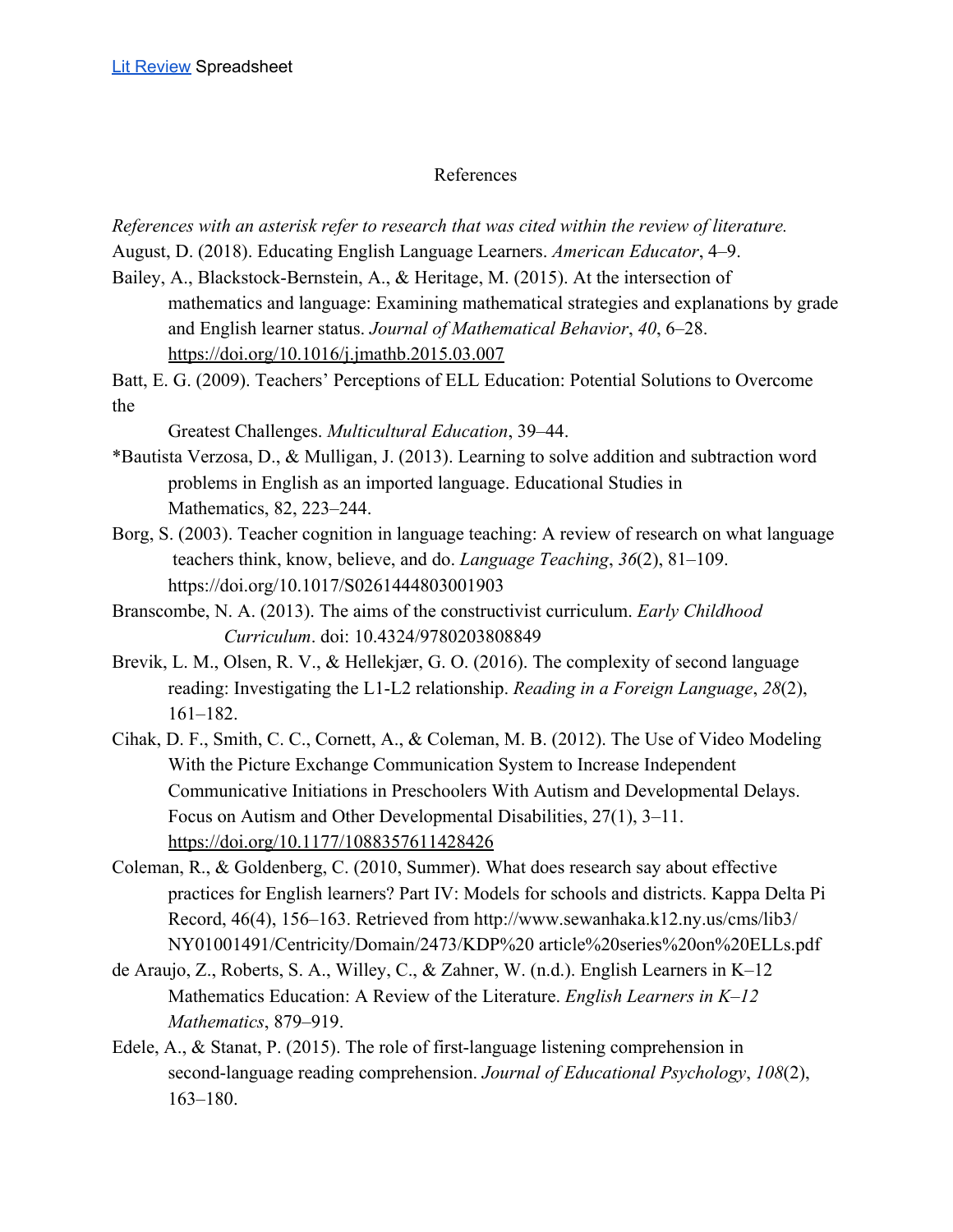English Learner Toolkit - NCELA. (n.d.). Retrieved from

- https://ncela.ed.gov/files/english\_learner\_toolkit/OELA\_2017\_ELsToolkit\_508C.pdf Filipović, L. (2016). Speaking in a second language but thinking in the first language:
- Language-specific effects on memory for causation events in English and Spanish. *International Journal of Bilingualism*, *22*(2), 180–198. doi: 10.1177/1367006916661636
- Fleckenstein, J., Gebauer, S. K., & Möller, J. (2019). Promoting mathematics achievement in one-way immersion: Performance development over four years of elementary school. *Contemporary Educational Psychology*, *56*, 228–235. doi: 10.1016/j.cedpsych.2019.01.010
- Gablasova, D. (2014). Issues in the assessment of bilingually educated students: expressing subject knowledge through L1 and L2. *The Language Learning Journal*, *42*(2), 151–164. doi: 10.1080/09571736.2014.891396
- Giampapa, F. (2010). Multiliteracies, Pedagogy and Identities: Teacher and Student Voices from a Toronto Elementary School. *Canadian Journal of Education*, *33*(2), 407–431. Retrieved from http://search.proquest.com/docview/750360074/
- Goldenberg, C., Hicks, J., & Lit, I. (2013). Dual Language Learners: Effective Instruction in Early Childhood. *American Educator*, 26–29.
- Gomez, M. N., & Diarrassouba, N. (2014). What Do Teachers Need to Support English Learners? *English Language Teaching*, *7*(5). doi: 10.5539/elt.v7n5p89
- Gorlewski, J. (2012). Research for the Classroom. *English Journal*, 93–96.
- Gutiérrez, R. (2013). The sociopolitical turn in mathematics education. Journal for Research in Mathematics Education, 44, 37–68. doi:10.5951/jresematheduc.44.1.0037
- Halasa, N., & Al-Manaseer, M. (n.d.). The Use of the First Language in Second Language Learning Reconsidered. *College Student Journal*, 71–81.
- Haas, E., & Gort, M. (2009). Demanding More: Legal Standards and Best Practices for English Language Learners. *Bilingual Research Journal*, *32*(2), 115–135. doi: 10.1080/15235880903169951
- Kasule, D., & Mapolelo, D. (2005). Teachers' strategies of teaching primary school mathematics in a second language: A case of Botswana. *International Journal of Educational Development*, *25*(6), 602–617. doi: 10.1016/j.ijedudev.2004.11.021
- Kim, S., & Plotka, R. (2016). Myths and Facts Regarding Second Language Acquisition in Early Childhood: Recommendations for Policymakers, Administrators, and Teachers. *Dimensions of Early Childhood*, *44*(1), 18–24.
- Kim, Y. (2008). Low-Income Latino Preschooler's Learning of English as a Function of Child First Language Proficiency, Closeness with Adults, and the Teacher Dominant Language.
- Laski, E. V., & Yu, Q. (2014). Number line estimation and mental addition: Examining the potential roles of language and education. *Journal of Experimental Child Psychology*, *117*, 29–44. doi: 10.1016/j.jecp.2013.08.007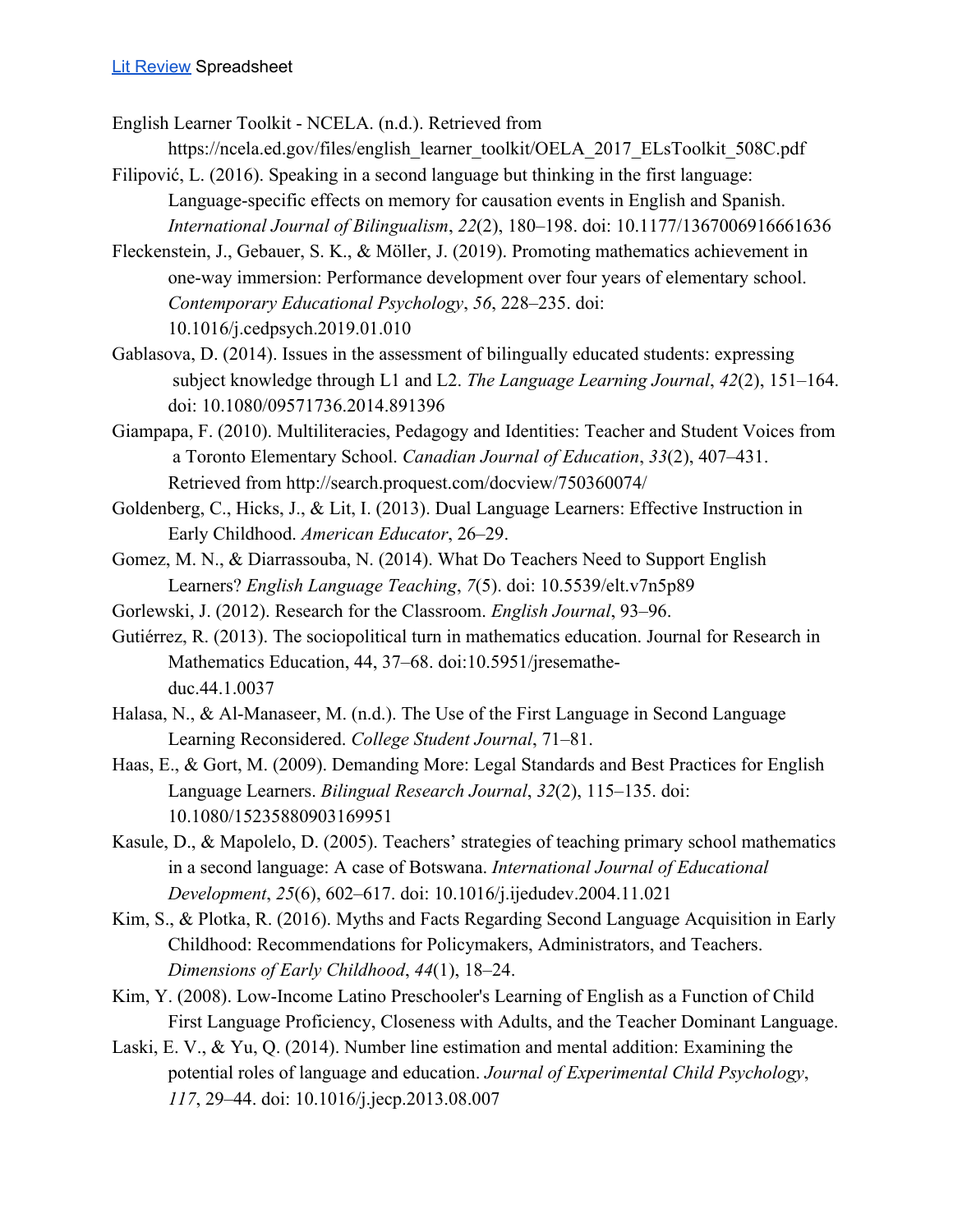- Lee, O. (2019). Aligning English Language Proficiency Standards With Content Standards: Shared Opportunity and Responsibility Across English Learner Education and Content Areas. *Educational Researcher*, *48*(8), 534–542. doi: 10.3102/0013189x19872497
- McFarland, J., Hussary, B., de Brey, C., Snyder, T., Wang, X., Wilkinson-Flicker, S., . . . Hinz, S. (2017). The condition of education. Washington, DC: National Center for Education Statistics.
- Marx, A., Stanat, P., Roick, T., Segerer, R., Marx, P., & Schneider, W. (2015). Components of reading comprehension in adolescent first-language and second-language students from low-track schools. *Reading and Writing*, *28*(6), 891–914. doi: 10.1007/s11145-015-9554-3
- Murphy, L., & Rocha de Larios, J. (2010). Feedback in Second Language Writing: An Introduction. *International Journal of English Studies*, *10*(2), 183–187.
- National, Academies of Sciences, Engineering, and Medicine, et al. English Learners in STEM Subjects : Transforming Classrooms, Schools, and Lives, edited by Amy Stephens, and David Francis, National Academies Press, 2018. ProQuest Ebook Central, http://ebookcentral.proquest.com/lib/gmu/detail.action?docID=5630199. Created from gmu on 2020-02-06 14:36:53.
- Odowd, E. (2010). The development of linguistic complexity: A functional continuum. *Language Teaching*, *45*(3), 329–346. doi: 10.1017/s0261444810000510
- Pyramid Session. (2020, February). Retrieved from [https://docs.google.com/presentation/d/1Ya5ug3knopYwlfUlb4RrM8IPiBaAEKKGZ9f1l](https://docs.google.com/presentation/d/1Ya5ug3knopYwlfUlb4RrM8IPiBaAEKKGZ9f1le52gfo/edit#slide=id.g7bbb99eb27_0_12) [e52gfo/edit#slide=id.g7bbb99eb27\\_0\\_12](https://docs.google.com/presentation/d/1Ya5ug3knopYwlfUlb4RrM8IPiBaAEKKGZ9f1le52gfo/edit#slide=id.g7bbb99eb27_0_12)
- \*Razfar, A., & Rumenapp, J. (2014). *Applying linguistics in the classroom : a sociocultural approach* . New York: Routledge.
- Rinsveld, A. V., Schiltz, C., Brunner, M., Landerl, K., & Ugen, S. (2016). Solving arithmetic problems in first and second language: Does the language context matter? *Learning and Instruction*, *42*, 72–82. doi: 10.1016/j.learninstruc.2016.01.003
- Sivan, E. (1986). Motivation in social constructivist theory. *Educational Psychologist*, *21*(3), 209–233. doi: 10.1207/s15326985ep2103\_4
- Stephens, A., & Francis, D. (2018). Assessing STEM Learning among English Learners. *National, Academies of Sciences, Engineering, and Medicine*.
- Sulzer-Azaroff, B., Hoffman, A. O., Horton, C. B., Bondy, A., & Frost, L. (2009). The Picture Exchange Communication System (PECS): What Do the Data Say? Focus on Autism and Other Developmental Disabilities, 24(2), 89–103. <https://doi.org/10.1177/1088357609332743>
- Turner, E., & Celedón-Pattichis, S. (2011). Mathematical Problem Solving Among Latina/o Kindergartners: An Analysis of Opportunities to Learn. *Journal of Latinos and Education*, *10*(2), 146–169. https://doi.org/10.1080/15348431.2011.556524
- To, C. K. S., Law, T., & Li, X.-X. (2012). Influence of additional language learning on first